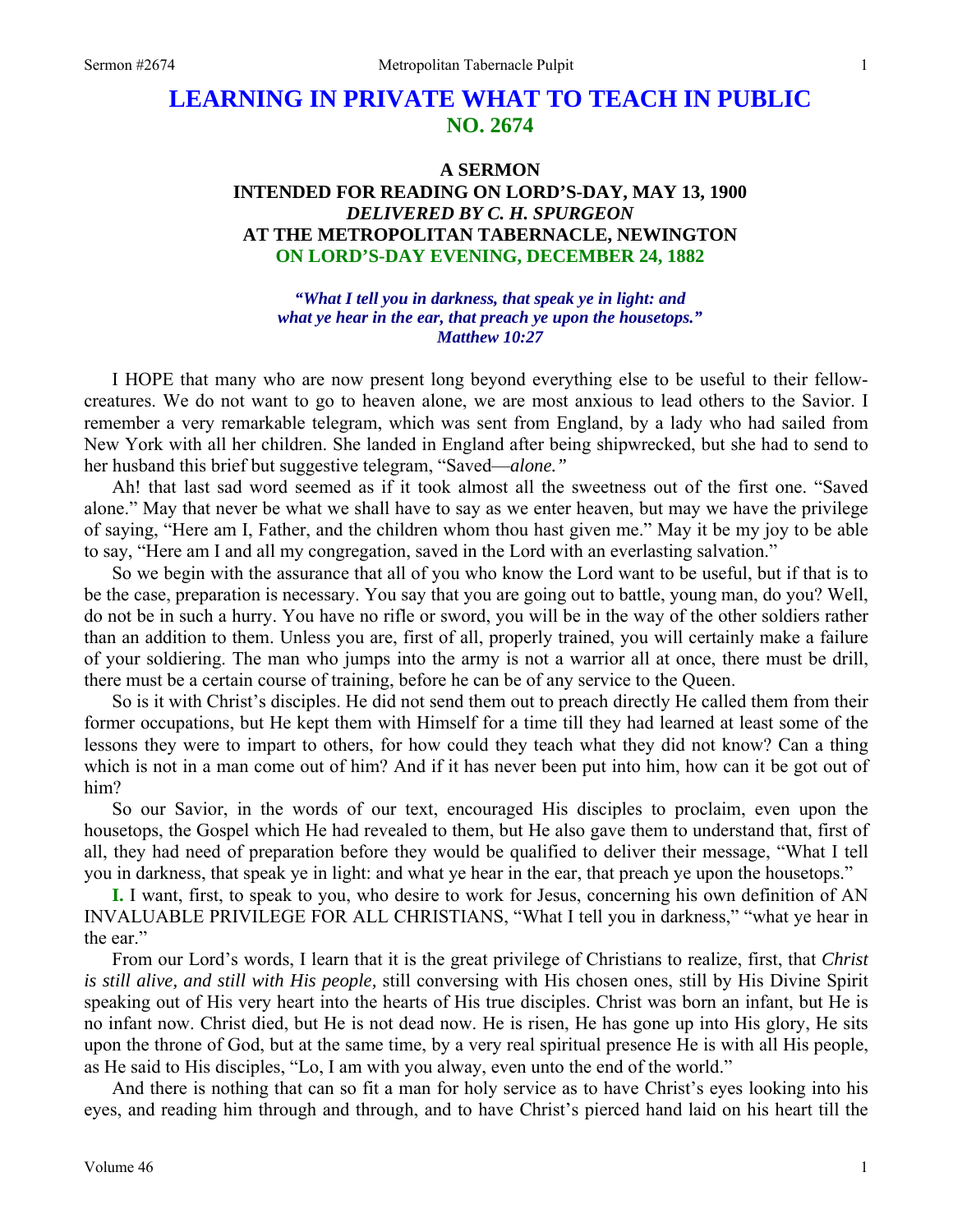very impress of its wound is there reproduced, filling that heart with a loving grief for others. "Oh!" says one, "I think that I could speak for Christ if that should ever be true to me."

Ah! my friend, you will never speak aright until it is true to you. Not with those mortal eyes will you see Him, but your heart shall behold Him without any help from those dull optics. Not with your ears shall you hear His voice, but your heart shall attend to His message without the use of those poor impediments of ears. You shall know that He is with you, you shall be sure of it, for His life shall touch your life, his spirit shall flood and overflood your spirit, and then, but not till then, shall you be fit to speak in His name. That is the first part of this invaluable privilege—we are permitted to realize our Lord's presence with us personally.

Next, *we are enabled to feel Christ's word as spoken to us,* "I tell you." The message of the Gospel is applied by Christ directly and distinctly to our own soul. We do not look for any new revelation, but we do expect the old revelation to be made to our hearts and consciences in all its wondrous power. We expect that the words which Jesus spoke should ring in our souls with such music as they evoked when He first uttered them, and that we should, by the working of His Spirit, feel the force of those words just as they did who heard Him with their outward ears, and we shall never fully preach the Gospel till then.

A man may go to College, he may learn all about the letter of Scripture, but he is no minister of God if he has not sat at Jesu's feet, and learned of Him, and when he has learned of Him, and the truth has come home to his heart as his own personal possession given to him by Christ, then shall he speak with more than mortal power, but not till then.

Step back into the rear rank, sir, if Christ has never spoken to you thus, and wait there until he has done so. If the Master has given you no message, do not run, what is the use of running if you have nothing to tell? Do you think that you are to make up your own message as you run? Ah! then, you are not Christ's servant, for His servant waits until He has heard the message from his Master, and then it is both his duty and his privilege to tell it out just as he has heard it, "What I tell you in darkness, that speak ye in light: and what ye hear in the ear,"—"I myself whispering it into your personal ear, that you may receive it direct from me—this it is which you are to go and proclaim upon the housetops."

The text seems to imply that *these communications are made to us again and again*. There are some of us who are called to spend our whole lives in our Master's service, and unless we are often alone with Him, listening to the message He has for us to deliver, our streams will not continue to run. I thank God that, during the last few weeks, while I have been in the South of France, I have had a blessed period of privately hearing the word afresh from the Master.

It has been a constant joy and delight to me to meditate again and again upon the truths which I have preached, to feed upon them in my own soul, and in quiet communion with God to be gathering spiritual stores of nourishment for you, of which, first of all, I had proved the power and preciousness to my own heart.

I would earnestly urge all Christian workers to be sure to get some time alone for the prayerful study of the Word. The more of such time that you can get, the better will it be both for yourself and for others. You know that it is impossible for a sower of seed to be always scattering, and never gathering the seed-basket must be filled again and again, or the sowing must come to an end. You cannot keep on distributing bread and fish to the multitude, as the disciples did, unless, every now and then, you go back to the Master, and say, "My Lord, I need more bread and more fish, for my supply is running short. Give me more that I may give out more."

Make such occasions as often as you can. I am glad to see so many of you, my young friends, busy for the Master, but I pray you not to forget that it was Mary, who sat at the Master's feet, of whom He said that she had chosen that good part which should not be taken away from her. It is well to be like Martha, busy on your Lord's behalf, but you cannot do without Mary's quiet meditation. You must have the contemplation as well as the activity, or else you will do mischief, and not really honor the Master.

Suppose you see a carpenter, with a little hammer in his hand, go round the workshop, and gently tap a hundred nails on the head, you rightly say that he has not done any good at all. But here is another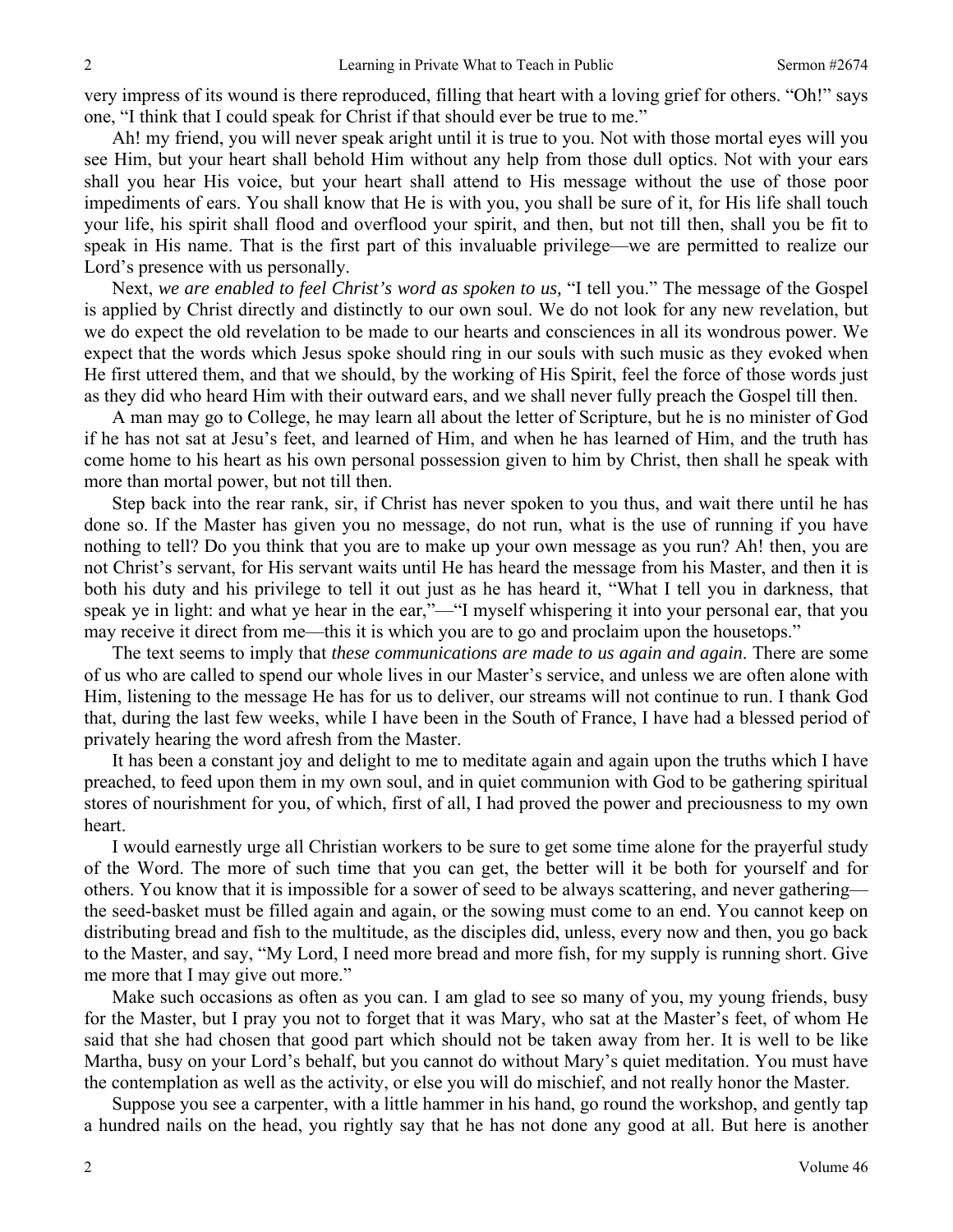workman, with a good heavy hammer, and when he does hit a nail, he drives it home, and he does not leave it till he has driven it home, and clinched it too. There is a way of seeming to be doing a great deal, and yet really doing nothing, and there is also a way of apparently doing but little, but then it is good solid work, thoroughly well done. Nobody can do this solid, permanent work, in a spiritual sense, without often getting alone with the Lord Jesus Christ.

Avail yourselves also, dear friends, of those special opportunities which God makes for you to receive His messages. Sometimes He takes one of His servants, and puts him right away for a while. "Be thou silent," says He, "and I will talk to thee." Perhaps the Lord takes away the strength, the bodily vigor of his servant, there is the Christian woman, who longs to be going up and down her district, laid upon a sick bed, or there is the earnest, faithful Sunday-school teacher, no longer able to instruct his class. Yet it is in God's wisdom that the nets are sometimes drawn out of the water, that there may be an opportunity to mend them, otherwise they would not always take the fish that are ready to be caught.

It is true economy to let the cannon rest till it gets cool, or else there may be mischief done to the men who are firing it, instead of to the enemy and all of us need rest, every now and then, if we are to be fitted for future service. Above all, we need often to go to Christ, to get from his hand a fresh stock of that Gospel provision which we are afterwards to dispense to the people in his name. I pray you, who are seeking to serve the Savior, to take good note of the advice I have been trying to give you.

**II.** Now, secondly, this going to Christ, to hear the Word directly from Him, is itself A MOST BLESSED PREPARATORY PROCESS FOR ALL CHRISTIAN WORKERS. Let me show you how it is so.

First, if you get your message of mercy directly and distinctly from the living Christ, *you will have truth in its personality*—living, acting, feeling, for He is "the way, the truth, and the life." The message will come to you with power because He uttered it, and you will therefore preach Him as well as it. We do not want a misty, cloudy Christ—a sort of impalpable phantom, to comfort us, we want a real Christ, God and man, really among us, and really able to save unto the uttermost all them that come unto God by Him.

So, my dear brother, if you go to Him for your message, you will be sure not to forget Him. He will be real to you, and your teaching will make Him real to other people. Some ministers preach very finely about Christ, but that which saves sinners is preaching Christ Himself. He is our salvation, and we shall never put that salvation in tangible, graspable, real form unless we go to Him, and get distinctly from Himself the message we are to deliver on His behalf.

By doing this, we shall also have *truth in all its purity*. You know that, when the light of the Gospel shines through me, it takes a little tinge of color from me, just as when it shone through Luther, there was a Lutheran shade about the truth, and when it shone through John Calvin, there was a Calvinistic tinge. Shining through any man, God's light will be tinged to a certain extent, just as it is when shining through the very best glass that was ever made. You had better get into the sunlight for yourself, so that you may have it in all its purity.

I am of the mind of that man who said that the milk was so bad where he lived that he would move into the country, and keep a cow for himself. It is just so with the Gospel, there is nothing like going to the Lord Jesus Christ Himself as to the well-head of doctrine, and saying to Him, "Master, what dost *thou* teach? What can I learn from *thee?"* Our unfailing rule is—What did Jesus say about this or that? How did His Spirit speak by the apostles? It is that living with Christ, from day to day, which will give us the truth of God in all its purity.

And it will also give us *truth in its due proportions*. We are all of us lopsided in one way or another. I suppose that there is not a pair of eyes in this world that is absolutely a pair. There is scarcely anything about us that is exactly as it ought to be, we are all of us somewhat wrong, and hence, there is no man who teaches all truth in its exact proportions.

One man sees the responsibility of man, and he preaches it, another sees the sovereignty of God, and he preaches that. Cannot we find a brother who preaches both those truths? Yes, no doubt we can, but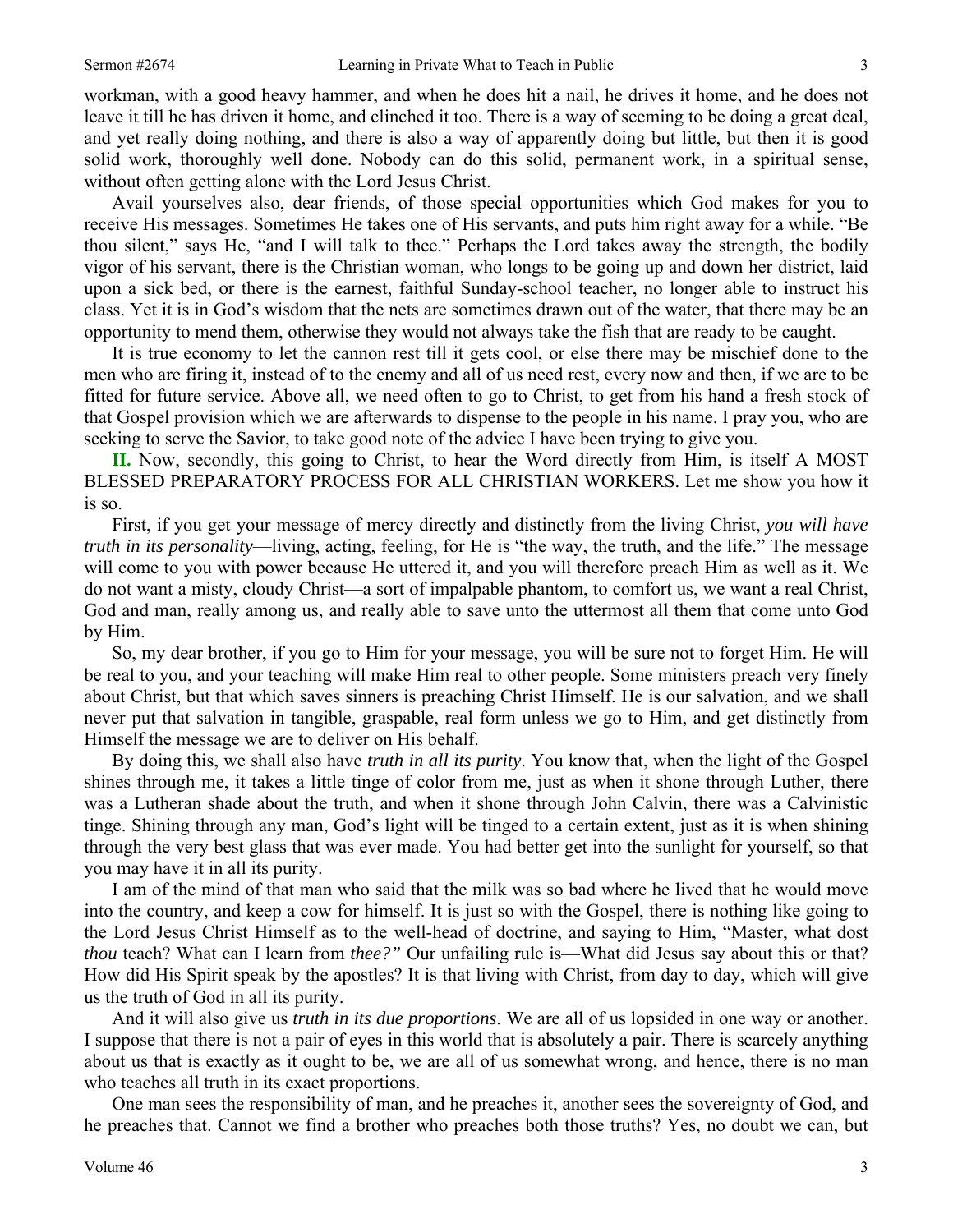then, that brother will probably fail to see some other truth. If we knew all truths in their right proportions, we should be God rather than man, for we should practically possess omniscience.

But to avoid giving undue prominence to any one truth, and casting another truth into the shade, the best remedy is to get your teaching direct from Christ himself. You think you see a certain doctrine in the Bible, well, then, take it to Him who gave you the Bible, and say, "Blessed Lord Jesus, by thy Spirit, teach this doctrine to me. Let me know, by thy teaching, what this passage of Scripture means, for I am prepared to receive whatever thou dost impart to me."

If you do this, dear friends, you will get truth in its personality, truth in its purity, truth in its due proportions.

And let me add, that you will then get *truth in its power*. When the truth of God has broken your heart, and afterwards bound it up, when Christ has so spoken it to you that you have felt the power of it, then you will speak it as men should speak who are ambassadors for God. George Fox was called a Quaker because, when he preached, he often trembled and quaked. Was that folly on his part? Nay, for he had so felt the power of what he spoke that his very body was full of emotion while he delivered that truth to others. And well may you and I also tremble at the Word of the Lord.

But on the other hand, whenever that Word comes home with sweetness to the heart, you must often have noticed with what sweetness the man tells it out to others. There is nobody who can preach the Gospel like the man who has experienced its power. You know that the tale of a tale, the report of a report, is a very poor thing, but when a man gets up, and says, concerning some notable event, "I was there, I saw it all," then you listen to him. So, if you can say of Christ, "He is indeed precious, for He is precious to me, He can save, for He has saved me, He can comfort, and cheer, and gladden, for He has done all that to me,"—then you speak with power to others, because Christ has spoken with power to you.

And there is something more than that. A man who receives the Gospel distinctly from Christ will speak *the truth in Christ's spirit*. Did you ever hear a man preach the Gospel in a passion? You wonder at my question, yet such a thing has happened, but if you are present on such an occasion, you feel sure that the man did not get his message—or at any rate, he did not get his manner—from his Master.

The other day, I saw a man offer a bit of bread to a poor, lean, half-starved dog, the animal did not seem to care for bread, so he turned away, and then, directly, the man was so angry with the creature because he would not have the bread that he threw a stone at him. There is a certain kind of preaching that is just like that, the minister seems to say, "You dogs of sinners, there is the Gospel for you, will you have it? If you do not, I will throw a stone at you." Well now, neither dogs nor men admire that sort of treatment, and certainly, the Lord Jesus Christ never intended us to deliver his message in that kind of fashion.

There are some, I believe, who preach the doctrines of grace very much as a dog of mine acts with his rug. When I go home tonight, he will bring it out, and drag it up to my feet, just because he wants me to try and take it away from him, that he may growl over it. So have I seen some people preach the doctrine of election, and other truths like it, as if they wanted some Arminian to try to run away with them, or have a fight over them. Now that is not the way which Christ teaches us to preach, he never bids us proclaim the Gospel in such a way that we seem to want to make an Irish fight over it. No, no, no, go direct to Christ for truth, and you will preach it strongly, honestly, openly, positively, but you will always preach it with love.

That is the plan I recommend to you—the system of getting the Gospel fresh from the mouth of Jesus, and then delivering it, as far as we can, in Jesus Christ's tones and in Jesus Christ's spirit. I can assure you, my dear friends, that we shall never know how Jesus preached till we hear Him speak in our hearts, and then endeavor to imitate the tone of that speech which our inward ears have heard. Oh, to preach Christ in a Christly way—to tell of mercy in the spirit of mercy, and to preach grace in a truly gracious way!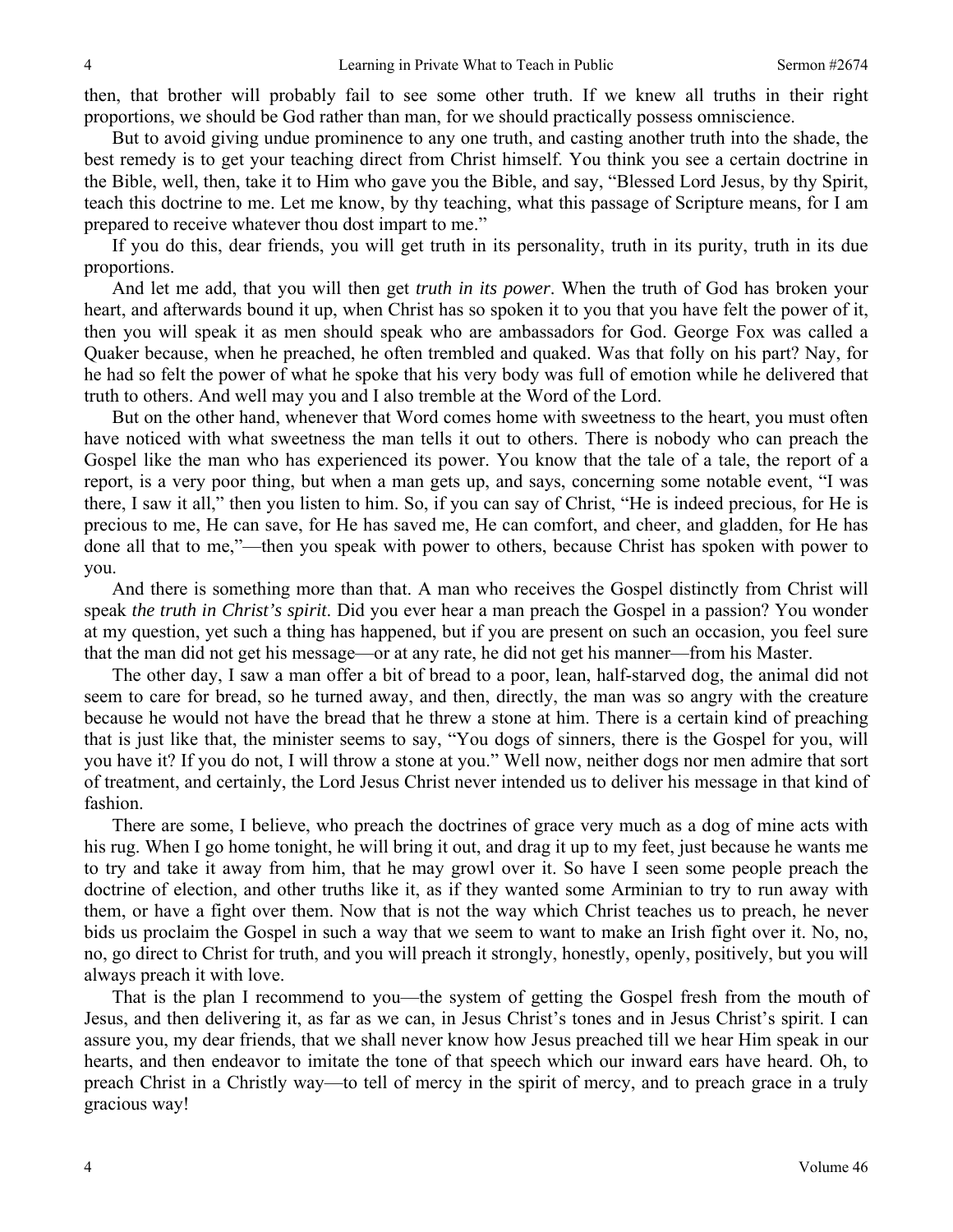Here is the time to say that, if you go to Christ for all the truth you preach, and if you proclaim it in His way, then you will preach it with what is called "unction." Do you know what unction is? I do, but I cannot tell you. I can tell when a man has not any unction, and I can tell when he has, but I do not know exactly how to define and describe it, except by saying that it is a special anointing from the Spirit of God.

There is an old Romish tale of a monk who had been the means of converting great numbers of persons, but on a certain occasion, he was detained in his journey, and could not reach the congregation in time to conduct the service. The devil thought it was a fine opportunity for him to speak to the people, so, putting on the cowl of the monk, he went into the pulpit, and preached, according to the story, he preached about hell—a subject with which he was well acquainted—and the hearers listened very attentively.

Before he finished his discourse, the holy man appeared, and made the devil disclose himself in his proper form. "Get you gone," said he to Satan, "but however dared you preach the truth as you were doing when I came in?" "Oh!" replied Satan, "I did not mind preaching the truth, for there was no unction in it, so I knew that it could not do any hurt to my cause." It was a curious legend, but there was a great truth at the bottom of it—where there is no unction, it does not matter what we preach, or how we preach it.

One of my friends behind me sometimes says to me, after the service, "I believe that God has been blessing the people, for there has been plenty of dew about." That is what we want, that holy dew, which the Spirit of God so graciously bestows. You may preach to one congregation, but it is all in vain, for there is no dew about, but at another time, it is sweet preaching and blessed hearing, because there is plenty of dew about, and the way to get that dew is by coming straight out of the Master's presence, with the Master's message ringing in your own ear, to tell it out as nearly as possible as He has told it to you.

Once more, this preparation for declaring the truth is very valuable, because it enables a man to have *truth in its certainty*. Concerning the truth of God, questions are continually being raised nowadays, many people ask, with Pilate, "What is truth?" Even preachers put that question. Why do they not hold their tongues until they know?

Suppose a servant comes to the door to bring you the answer to a question which you have sent to her mistress. She begins to talk on all sorts of subjects, and you say to her, "Do you not know what the reply is from your mistress to my inquiry?" She says, "Well, to tell you the truth, I have not been to her to know what her reply is, but I am making up an answer myself." Of course, you say to her, "I do not want to hear your answer, go to your mistress at once, and whatever message she has to send to me, kindly report it to me, for that is all I want to know."

So we say to the minister, "Tell us what your Master has told you, we don't want to hear anything else." If he says, "I think—er, I beg your pardon, I am very anxious not to appear dogmatical, but with great diffidence I submit to you," you reply, "My dear sir, we want you to be dogmatical. If you have been to your Master, and he has given you a message for us, tell it to us, and if you have not been to Him, and He has not told you anything to say on His behalf, then clear out of that pulpit, for you have no right to be there. Go and earn an honest living at breaking stones, or something of that sort."

An ambassador who is not commissioned by his sovereign had better be sent home by the first ship that is going that way. He who comes professedly as a messenger from God, and yet declares that, for the life of him, he does not know what God would have him preach, proclaims his own condemnation, and we say to him, "We cannot let our souls run the risk of being lost, so, if you have no message from Christ for us, we will not waste our time by listening to you."

Be sure, dear friends, to have as your minister a man who lives with God, and walks with God, a man who leans his head on the bosom of Jesus, and then comes forward and speaks what his Master has whispered right into his ear. Men are startled when they hear him, they say, "Who is this fellow? Where did he learn such things?" But with awful earnestness, so that his hearers sometimes think him halfdemented, he tells out what he feels that he must tell out because he has received it from his Lord and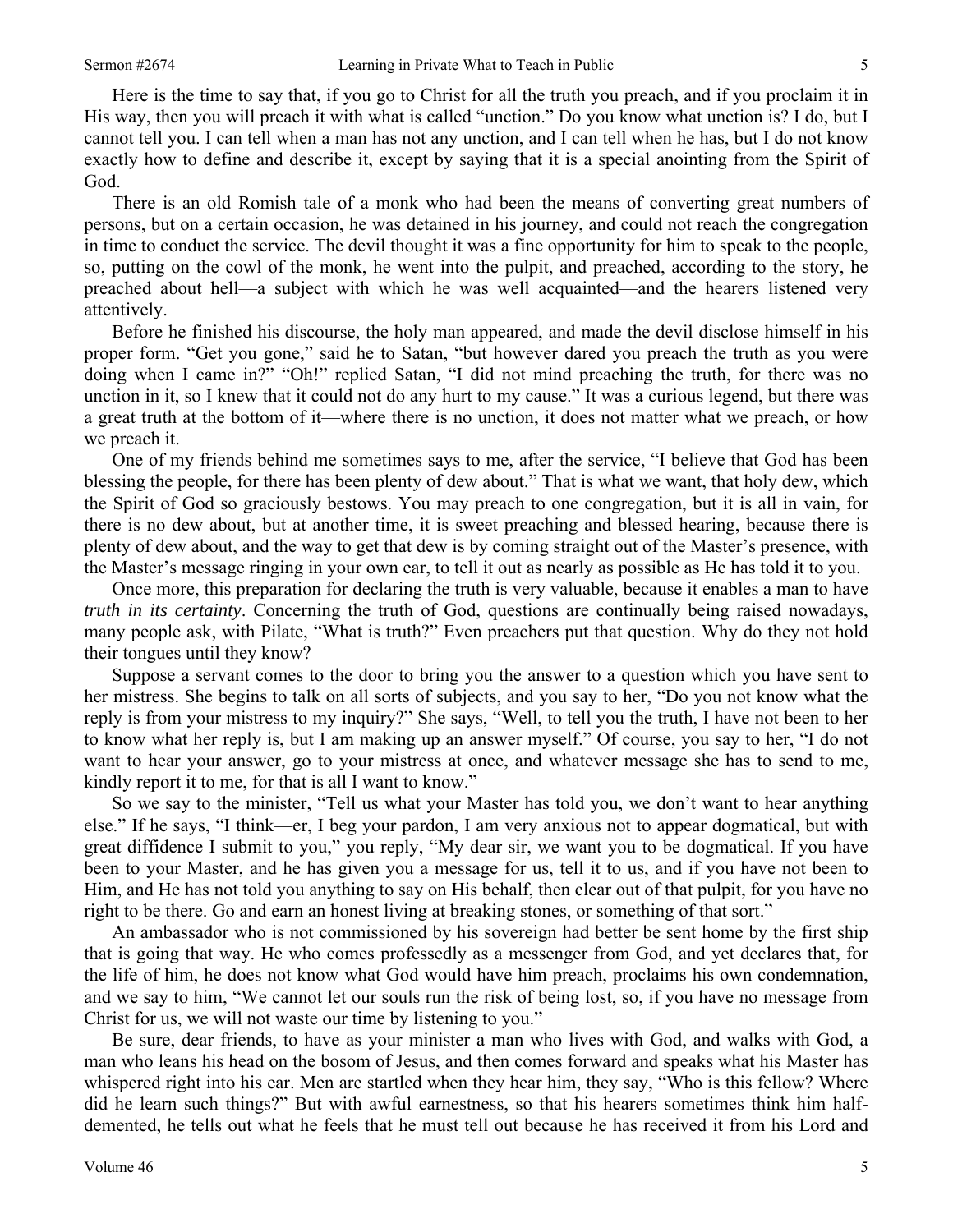Master. He says, "That is the truth, whether you take it or leave it. I will preach to you nothing but what God has told me. I cannot and I dare not turn aside from what I believe to be His teaching."

Look at Martin Luther whom God raised up to speak so bravely for Him. People said, "This man is so positive, so dogmatic;" but he could not be otherwise, his whole heart and soul were possessed by certain great truths, and he felt that he must proclaim them, whether men put him in prison, or dragged him away to the stake. And such a man, speaking after that fashion, shook the Vatican and the most powerful empires of the earth, and was the means of bringing light to multitudes who otherwise would have remained in darkness.

In like manner as the Reformer did, get you to your Lord, my brother, get you to your Savior, my sister, receive your message from Him, and what he speaks privately into your ear, that tell you wherever you have the opportunity, but mind that you do not tell anything else.

**III.** Now I must finish with THE CONSEQUENT PROCLAMATION, "What I tell you in darkness, that speak ye in light: and what ye hear in the ear, that preach ye upon the housetops."

First, it has been told me in the ear, and whispered into my very soul, that *there is pardon for the greatest guilt through faith in Jesus Christ*—that His precious blood, shed on Calvary's cross, is able to cleanse from all sin of every kind, and that as many as believe in Him are saved. "Their sins, which were many, are all forgiven." I heard this said once, and I thought it was true, nay, I heard it many times from those who would not have said what was false.

But on a never-to-be-forgotten day, I myself looked to Him who did hang upon the cross. It had been dark days with my spirit until then, and my burden had been exceedingly heavy, I was like a man who would have preferred to die rather than to live, and I might even have laid violent hands upon myself, in the hope of ending my misery, but that the dread of something worse after death did haunt me. I found neither rest nor respite until I heard one say, "Look unto Christ, and you shall be saved. Look, young man, look, for He says, 'Look unto me, and be ye saved, all the ends of the earth,"' and there and then I did look unto Him, and that my sins were at that moment forgiven me, I do know as surely as I know that I am standing here, and speaking to you.

I might be made to doubt some things about which I feel tolerably certain, but I must absolutely lose my reason before I can ever doubt the fact that I then passed out of despair into something higher than hope, and rose from the very gates of hell into a joy that is with me, even now. Shall I not tell to others what the grace of God has done for me? Shall I not lay hold of every poor sinner's hand, and say, "Look you to Christ, and you also shall be saved, even as I was?" Shall I not, from the very housetops, shout again and again—

> *"There is life for a look at the Crucified One; There is life at this moment for thee?"*

Further, there is another thing that has been whispered in my ear. It is that, *by faith in Christ, the ruling power of sin is immediately broken,* and that every sin, of every kind, may be overcome by faith in the blood of Jesus Christ. I heard one man laughing at another because he said that he had a clean heart.

Ah, me! but that may have been true, for every man who believes in Christ has a clean heart. Are you nominally a Christian, and yet your Christianity does not make you holy? I implore you to throw such worthless Christianity to the dogs, for it is worse than useless to you. If your religion does not make you holy, it will damn you as surely as you are now alive. It is simply a painted pageantry to go to hell in, but it is not the true religion of the Lord Jesus Christ.

He that believes in Christ shall be delivered from sin, he shall trample it under his feet, he may have a life-long battle with it, nay, I am sure he will have that, else Christ would never have taught His disciples to pray, "Lead us not into temptation." When there is no more sin in us, we need not fear temptation, there is no risk of fire to the man who has no tinder in his heart. The Lord can keep His people, and He will preserve them. "He will keep the feet of his saints."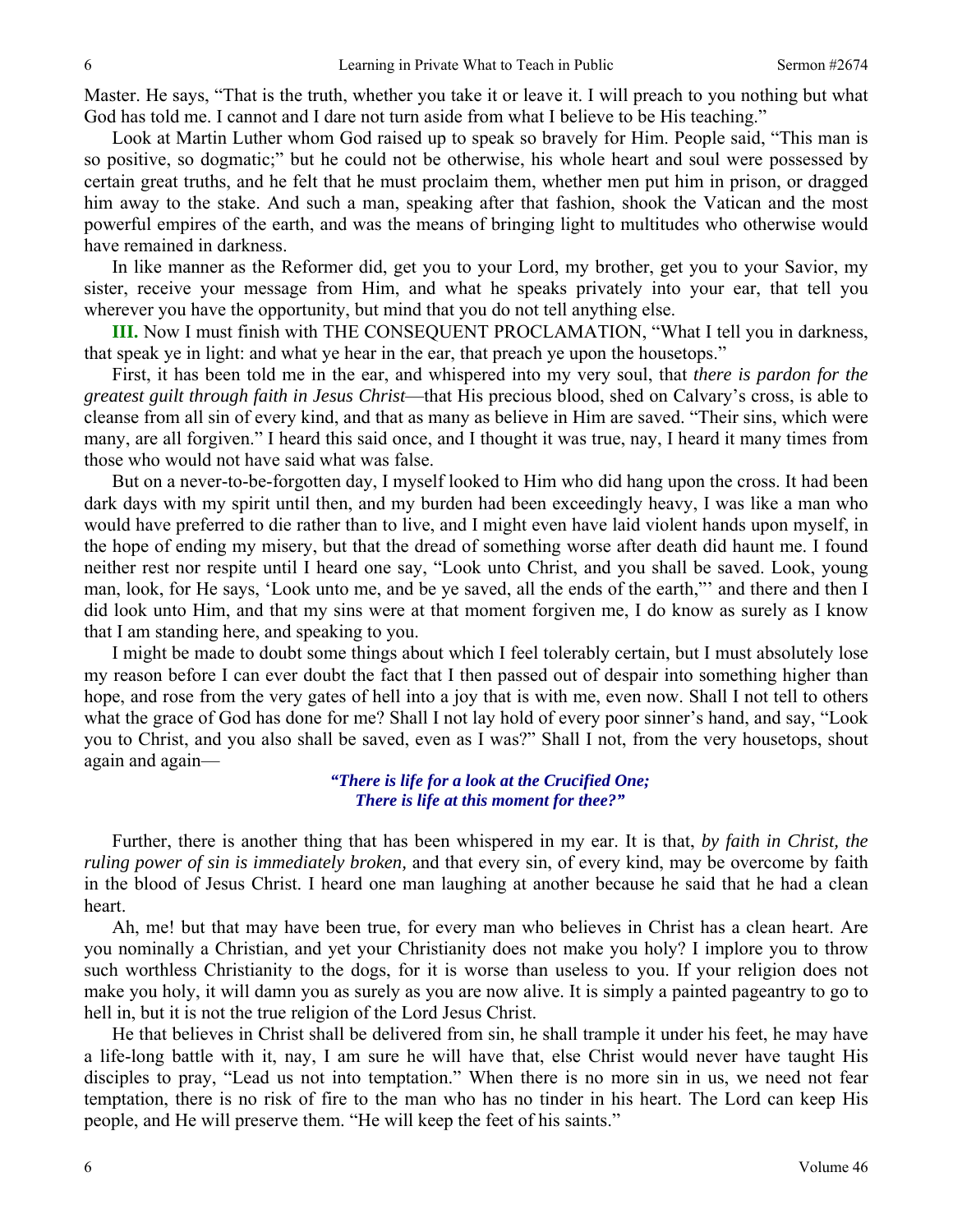Brother, have you fallen into drunkenness? Faith in Christ can turn that cup bottom upwards for you. Are you a swearer? My Master can rinse your mouth out, so that you shall never speak in that shameful fashion any more, or even be tempted to do so, for I have known swearers cured in a moment, and the temptation to blaspheme has never come back to them.

Have you been a thief, or a liar? Have you been a fornicator, or an adulterer? Are you unjust, unholy, and unclean? There is provision for washing sinners such as you are, there is a fountain opened for sin and for uncleanness, and Christ can deliver you from the power as well as from the penalty of sin. Only trust Him about it, come and rest your soul upon him. Oh! if there be a harlot here, or a man who has fallen into all sorts of gross sin, Christ can and will deliver you if you will only come and repose your heart's trust in Him.

I cannot tell you all that I have had whispered into my ear, but I must mention one other thing that I know, it is that *faith in Christ can save a man from every sort of fear in life and in death*. Faith in Christ can make even trouble to be welcome, and affliction to be regarded as again. Faith in the Lord Jesus Christ can make poverty to be sweet, and sickness to be borne with patience. The ills of life are turned into blessings when once a man believes in Jesus, and fully trusts in Him. I am not now saying what I alone know, but what a great many others here also know. There are hundreds—I might truthfully say thousands—here who can say the same as I can about these matters.

Let me prove my assertion. You who have found that faith in Christ sweetens life to you, speak out, and say, "Yes." Has Christ sweetened life to you who have believed in Him? If so, say, "Yes." [Many voices: "Yes."] Of course you can say it, and you are not ashamed to say it over and over again, is He the joy of your heart? [Voices: "Yes."] Has He made your very soul to leap within you when you have kept close to Him? [Voices: "Yes."]

I knew that you would answer "Yes" to that question, for it is even so with you, there is a joy, which sometimes comes upon the Christian, and which I cannot attempt to describe, but it bears us right away above all physical pain, and everything that might depress the spirit, and the heart is made strong in the Lord, and in the power of his might.

Oh, He is a precious Christ! Is there one person here who has trusted in Christ, who is willing to give Him up? [Voices: "No."] There is not one, I am sure. You hardly need to answer the question, for there never was one individual, who really knew Christ, who could give Him up. They who leave Him have only fancied that they knew Him, they have never really trusted him.

Possibly, dear friend, you are in trouble because you say that you feel afraid to die tonight. Well, but perhaps you are not going to die tonight, and therefore, dying grace has not yet been given to you. But when the time comes for you to die, then very likely you will not feel the slightest fear. My brother said to me, the other day, when he had been seeing one of our members pass away, "Brother, we can say to one another what the two Wesleys said, 'Our people die well."' So they do, they often die shouting for very joy, and at any rate, they go home peacefully, quietly welcoming the everlasting future and the glory that Christ has laid up for them.

Oh, yes! we know that "to die is gain." Some of us have been laid very low, and we have thought that we were about to die, and we have had the greatest joy then—greater than we ever knew before in all our lives, and therefore, we tell it out to others, and we mean to tell it out as long as we live.

Salvation by grace, through faith in Jesus, is no dream, no fiction, let sceptics say what they will. Our experience—and we are as honest as they are, and no more fanatical than they are—our experience agrees with what our Lord has revealed to us in His Word, and therefore, when we preach the Gospel, or relate what grace has done for us, we use Christ's very words, and say, "We speak that we do know, and testify that we have seen."

God grant that many of you may be able to bear similar testimony, for our Lord Jesus Christ's sake! Amen.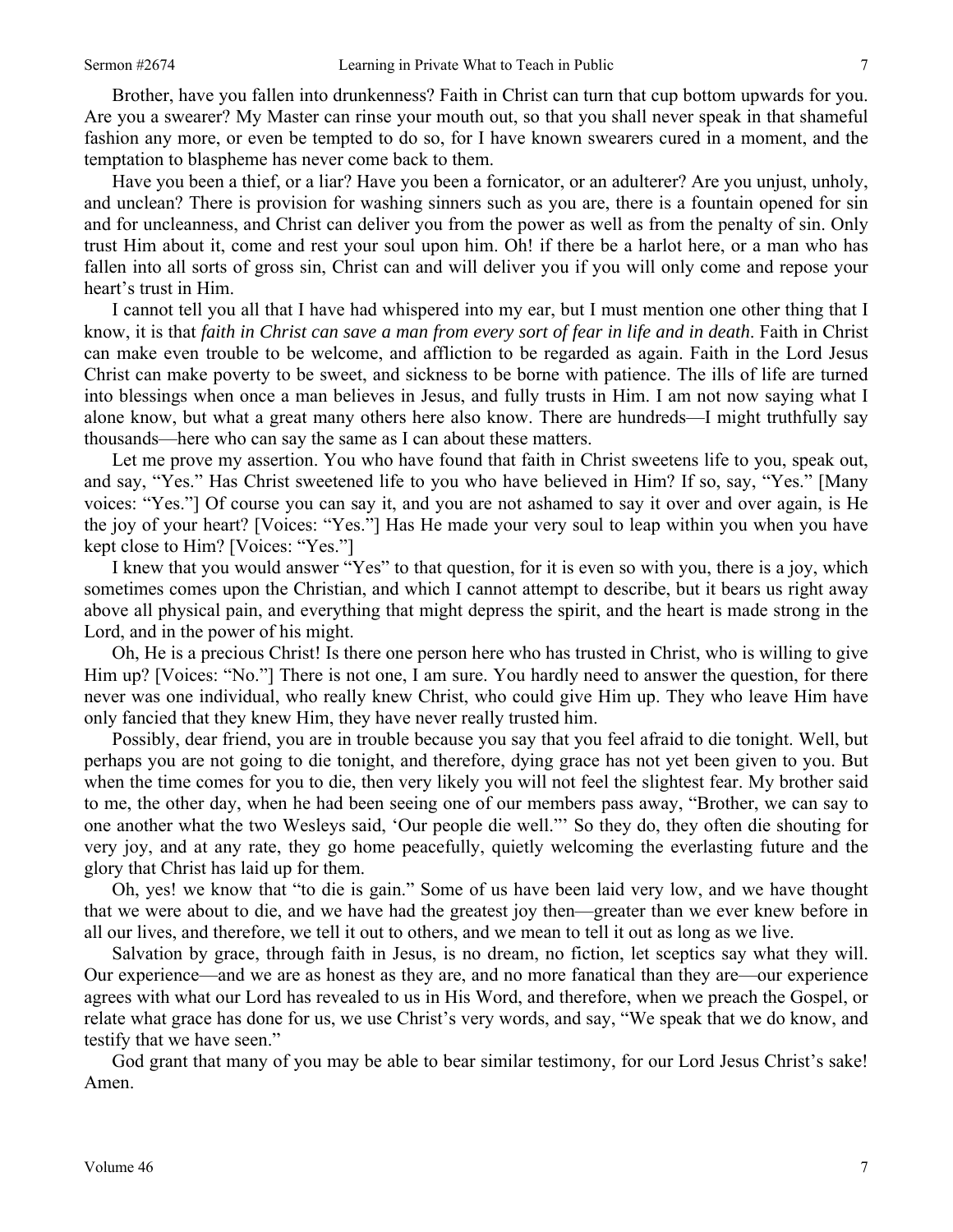#### **EXPOSITION BY C. H.SPURGEON**

#### *MATTHEW 10:1-27*

**Verses 1-4.** *And when he had called unto him his twelve disciples, he gave them power against unclean spirits, to cast them out, and to heal all manner of sickness and all manner of disease. Now the names of the twelve apostles are these; The first, Simon, who is called Peter, and Andrew his brother; James the son of Zebedee, and John his brother; Philip, and Bartholomew; Thomas, and Matthew the publican; James the son of Alphaeus, and Lebbaeus, whose surname was Thaddaeus; Simon the Canaanite, and Judas Iscariot, who also betrayed him.* 

The lesson to be learnt from these names is, first, that these men are mentioned in couples, and I think that, as a rule, God's servants work best in pairs. In other senses than the matrimonial one, it is not good that man should be alone. Moses needs Aaron, Peter needs Andrew, James needs John. It is well to be of such a temperament and disposition that you can work harmoniously with another of your Lord's servants. If you cannot, pray God to alter you.

Notice that expression, in the third verse, *"and* Bartholomew." I think there is not a single instance in the New Testament where Bartholomew is mentioned without the word *"and"* before or after his name—"and Bartholomew," or "Bartholomew and" someone else. Perhaps he was not a man who ever began any work by himself, but he was a grand man to join in and help it on when somebody else had started it. So, dear friend, if you are not qualified to be a leader in the Church of Christ, be willing to be Number Two, but do serve the Master, in some capacity or other, with all your might. Be a brother who carries an "and" with him wherever he goes, be like a horse, that has his harness on, and is ready to be hooked into the team. That is the lesson of the two words "and Bartholomew."

The last lesson from the names is at the end of the fourth verse, "and Judas Iscariot, who also betrayed him." He preached of Christ, he worked miracles in the name of Christ, he was ordained as one of the apostles of Christ, yet he was "the son of perdition." Oh! let none of us be content merely with our official position, or trust in the good which we hope we have done, or in any gifts with which the Master has entrusted us. Judas Iscariot had all these marks of distinction, yet he betrayed his Lord. God grant that no one among us may turn out to be a Judas Iscariot!

### **5-6.** *These twelve Jesus sent forth, and commanded them, saying, Go not into the way of the Gentiles, and into any city of the Samaritans enter ye not: but go rather to the lost sheep of the house of Israel.*

The Gospel is now to be preached to every creature in all the world, but in those days, it was to be proclaimed first to the Jews, then to the Samaritans, and afterwards to the Gentiles as a whole. The largeness of our commission to "preach the gospel to every creature" need not prevent our following providential directions to make it known in one place rather than in another. It is well for the servants of Christ always to ask their Master where they are to go. You know how it is recorded, in the Acts of the Apostles, that Paul and Silas "essayed to go into Bithynia, but the Spirit suffered them not." Ask the Lord, therefore, where thou shalt work, as well as what thy work shall be, for thy Master knows how thou canst best serve him.

**7.** *And as ye go, preach, saying, The kingdom of heaven is at hand.* 

That blessed kingdom, which is now set up among men, of which Christ is the King, and I hope many of us are the subjects. That kingdom was then "at hand."

**8.** *Heal the sick, cleanse the lepers, raise the dead, cast out devils: freely ye have received, freely give.* 

"Exercise your healing arts most freely. They cost you nothing, let them not cost anything to those who receive the benefit of them."

**9-10.** *Provide neither gold, nor silver, nor brass in your purses, nor scrip for your journey, neither two coats, neither shoes, nor yet staves: for the workman is worthy of his meat.*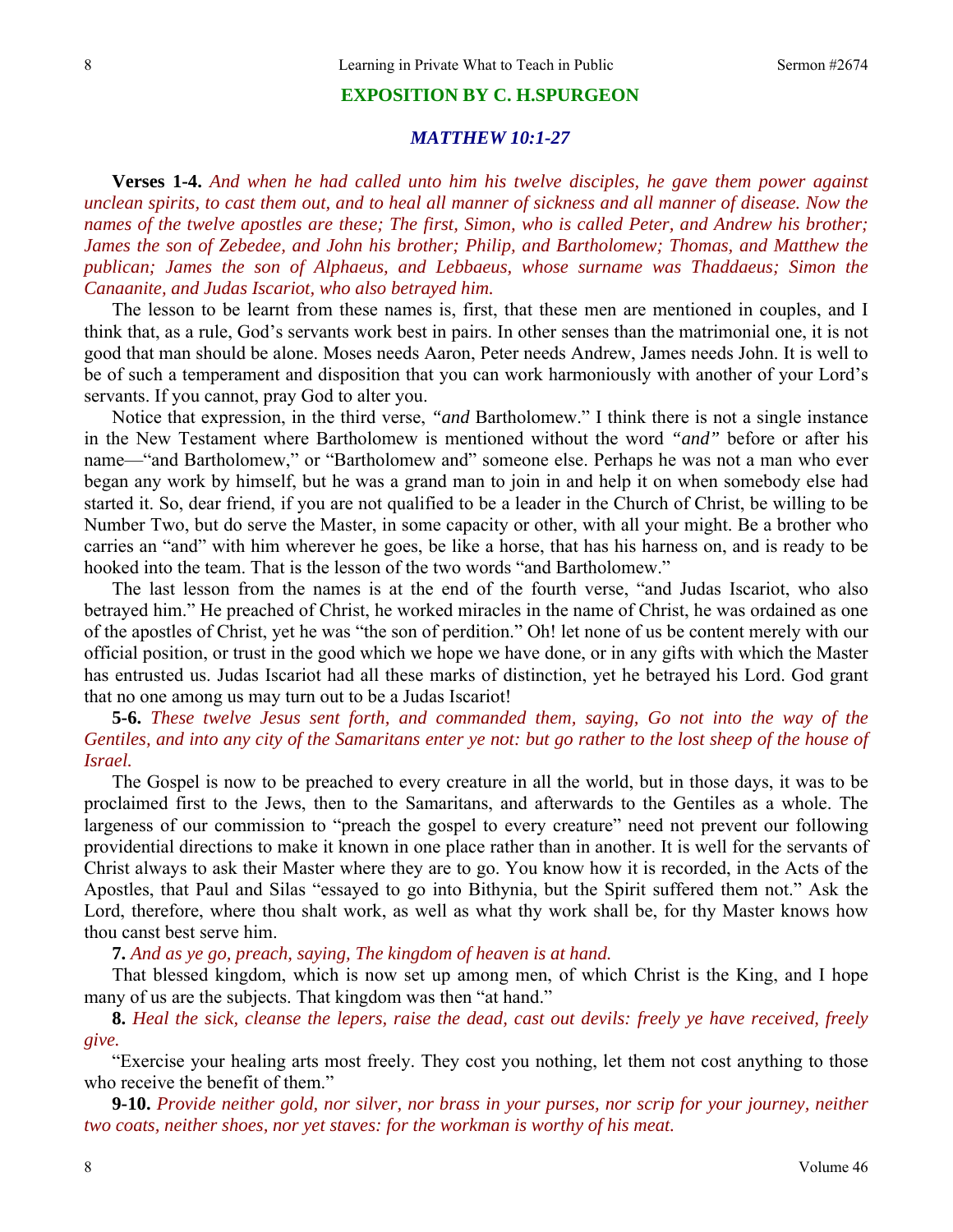food, and raiment, and shelter, if they faithfully executed the commission with which their Master had entrusted them.

**11-13.** *And into whatsoever city or town ye shall enter, inquire who in it is worthy; and there abide till ye go thence. And when ye come into an house, salute it. And if the house be worthy, let your peace come upon it: but if it be not worthy, let your peace return to you.* 

How about your houses, dear friends. Are they "worthy" houses, in this New Testament sense? If an apostle came there, could he bring "peace" to it? Or would he have to take the peace away with him to some other house that was more worthy to receive it?

**14-15.** *And whosoever shall not receive you, nor hear your words, when ye depart out of that house or city, shake off the dust of your feet. Verily I say unto you, It shall be more tolerable for the land of Sodom and Gomorrha in the day of judgment, than for that city.* 

Despised and rejected privileges make the fiercest fuel for the fires of hell. They who might have heard the Gospel, and would not hear it, shall find the hand of God more heavy upon them than it will be even upon the accursed Sodomites. Woe, then, unto such as live in London, yet who will not hear the Word of the Lord, or when they do hear it, will not accept it!

**16-17.** *Behold, I send you forth as sheep in the midst of wolves: be ye therefore wise as serpents, and harmless as doves. But beware of men:* 

"Do not trust yourselves with them."

**17-19.** *For they will deliver you up to the councils, and they will scourge you in their synagogues; and ye shall be brought before governors and kings for my sake, for a testimony against them and the Gentiles. But when they deliver you up, take no thought how or what ye shall speak: for it shall be given you in that same hour what ye shall speak.* 

"Let it not fret you that you are not orators, that you are not men of culture, speak what God the Holy Spirit shall teach you to say, and leave the result with him."

**20.** *For it is not ye that speak, but the Spirit of your Father which speaketh in you.* 

Oh! that is grand—when a man has so communed with God that the very Spirit of the Father has entered into him. Then shall there be a wondrous power about his speech, men may not understand whence it came, but they will be obliged to feel the force of it.

**21.** *And the brother shall deliver up the brother to death, and the father the child: and the children shall rise up against their parents, and cause them to be put to death.* 

Read the martyrologies, and see whether it was not exactly as our Lord foretold that it would be. In martyr times, men often burst all the bonds of natural affection, and betrayed even their own fathers or children to death. Yet the saints quailed not, they were content to let every earthly tie be snapped so that the tie of their heavenly and eternal relationship might be confirmed. So may it be with us also!

**22-27.** *And ye shall be hated of all men for my name's sake: but he that endureth to the end shall be saved. But when they persecute you in this city, flee ye into another: for verily I say unto you, Ye shall not have gone over the cities of Israel, till the Son of man be come. The disciple is not above his master, nor the servant above his lord. It is enough for the disciple that he be as his master, and the servant as his lord. If they have called the master of the house Beelzebub, how much more shall they call them of his household? Fear them not therefore: for there is nothing covered, that shall not be revealed; and hid, that shall not be known. What I tell you in darkness, that speak ye in light: and what ye hear in the ear, that preach ye upon the housetops.* 

God help us so to do, for Christ's sake! Amen.

## **HYMNS FROM "OUR OWN HYMN BOOK"—785, 766, 658, 538**